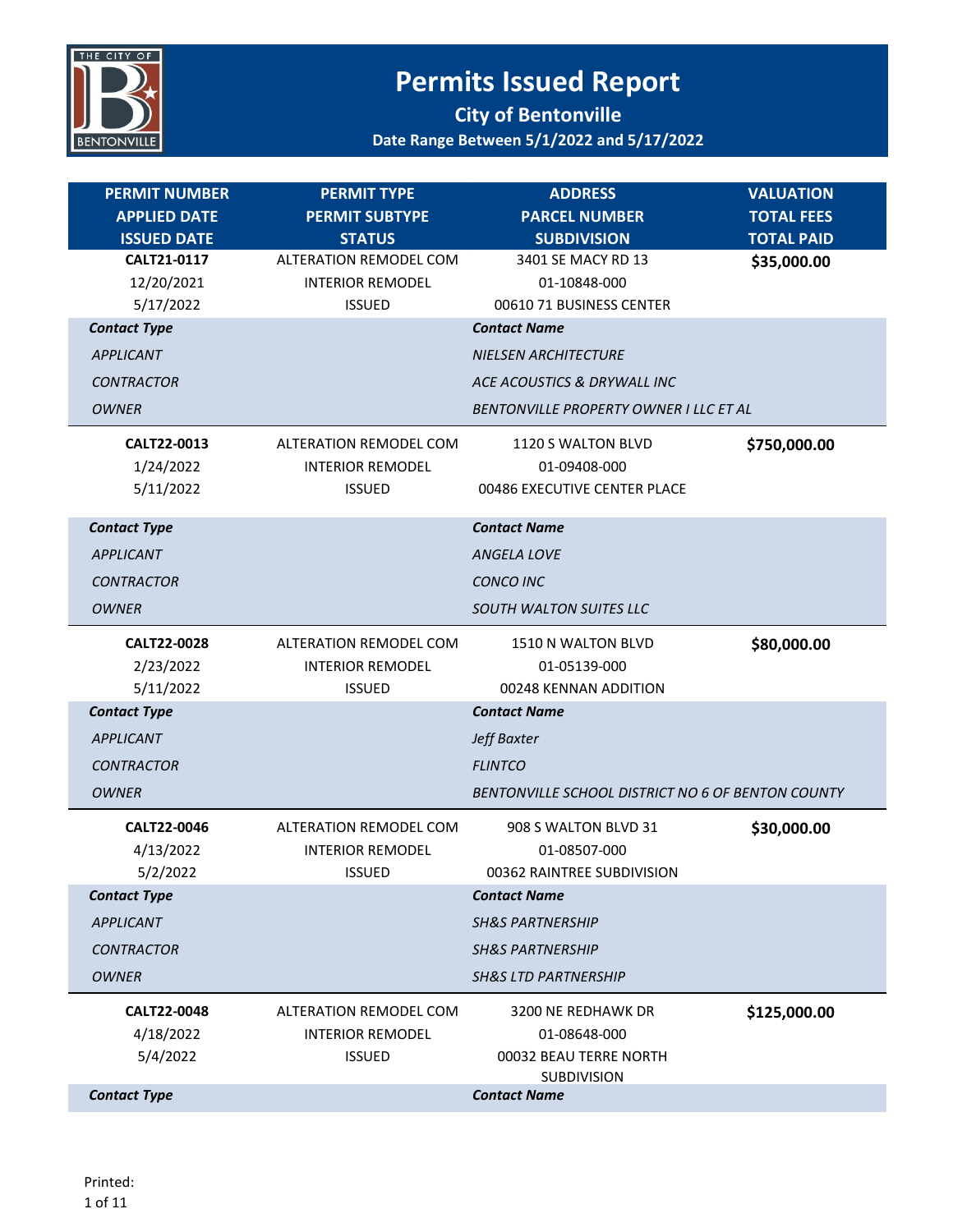

| <b>APPLICANT</b><br><b>CONTRACTOR</b><br><b>OWNER</b>                        |                                                                           | <b>OELKE CONSTRUCTION</b><br><b>OELKE CONSTRUCTION</b><br><b>Pillar Research Clinic</b>                                    |              |
|------------------------------------------------------------------------------|---------------------------------------------------------------------------|----------------------------------------------------------------------------------------------------------------------------|--------------|
| CALT22-0049<br>4/20/2022<br>5/11/2022                                        | ALTERATION REMODEL COM<br><b>INTERIOR REMODEL</b><br><b>ISSUED</b>        | 801 SE 8TH ST 47<br>01-17336-000<br>00915 FOOD HUB NWA ADDITION                                                            | \$25,000.00  |
| <b>Contact Type</b><br><b>APPLICANT</b><br><b>CONTRACTOR</b><br><b>OWNER</b> |                                                                           | <b>Contact Name</b><br><b>SALT GROUP LLC</b><br>SALT GROUP LLC<br><b>Rachel Slaton</b>                                     |              |
| CALT22-0050<br>4/21/2022<br>5/17/2022                                        | <b>ALTERATION REMODEL COM</b><br><b>INTERIOR REMODEL</b><br><b>ISSUED</b> | 105 SE 22ND ST 5<br>01-09599-000<br>00550 WERTS 2ND ADDITION                                                               | \$49,500.00  |
| <b>Contact Type</b><br><b>APPLICANT</b><br><b>CONTRACTOR</b><br><b>OWNER</b> |                                                                           | <b>Contact Name</b><br>ACE ACOUSTICS & DRYWALL INC<br>ACE ACOUSTICS & DRYWALL INC<br><b>BRUNWICK DEVELOPMENT GROUP LLC</b> |              |
| COM22-0020<br>4/29/2022<br>5/16/2022                                         | NEW COMMERCIAL<br>OTHER NON-RESIDENTIAL<br><b>ISSUED</b>                  | 2405 SW AVIATION ST<br>01-19674-000<br>00348 PRECURE ADDITION                                                              | \$606,357.00 |
| <b>Contact Type</b><br><b>APPLICANT</b><br><b>CONTRACTOR</b><br><b>OWNER</b> |                                                                           | <b>Contact Name</b><br><b>Mark Clinard</b><br><b>CLINARD CONSTRUCTION</b><br><b>CITY OF BENTONVILLE</b>                    |              |
| CTIF22-0007<br>3/23/2022<br>5/10/2022                                        | <b>COM TENANT IN-FILL</b><br>Unassigned<br><b>ISSUED</b>                  | 1110 SE 28TH ST 2<br>01-08129-000<br>00303 MID-CITIES CROSSING<br>SUBDIVISION                                              | \$300,000.00 |
| <b>Contact Type</b><br><b>APPLICANT</b><br><b>CONTRACTOR</b>                 |                                                                           | <b>Contact Name</b><br>TIGERDOGS DEVELOPMENT LLC, Mark Chambers<br><b>COMPLETE ROOFING &amp; RESTORATION</b>               |              |
| <b>OWNER</b>                                                                 |                                                                           | <b>TIGERDOGS DEVELOPMENT LLC</b>                                                                                           |              |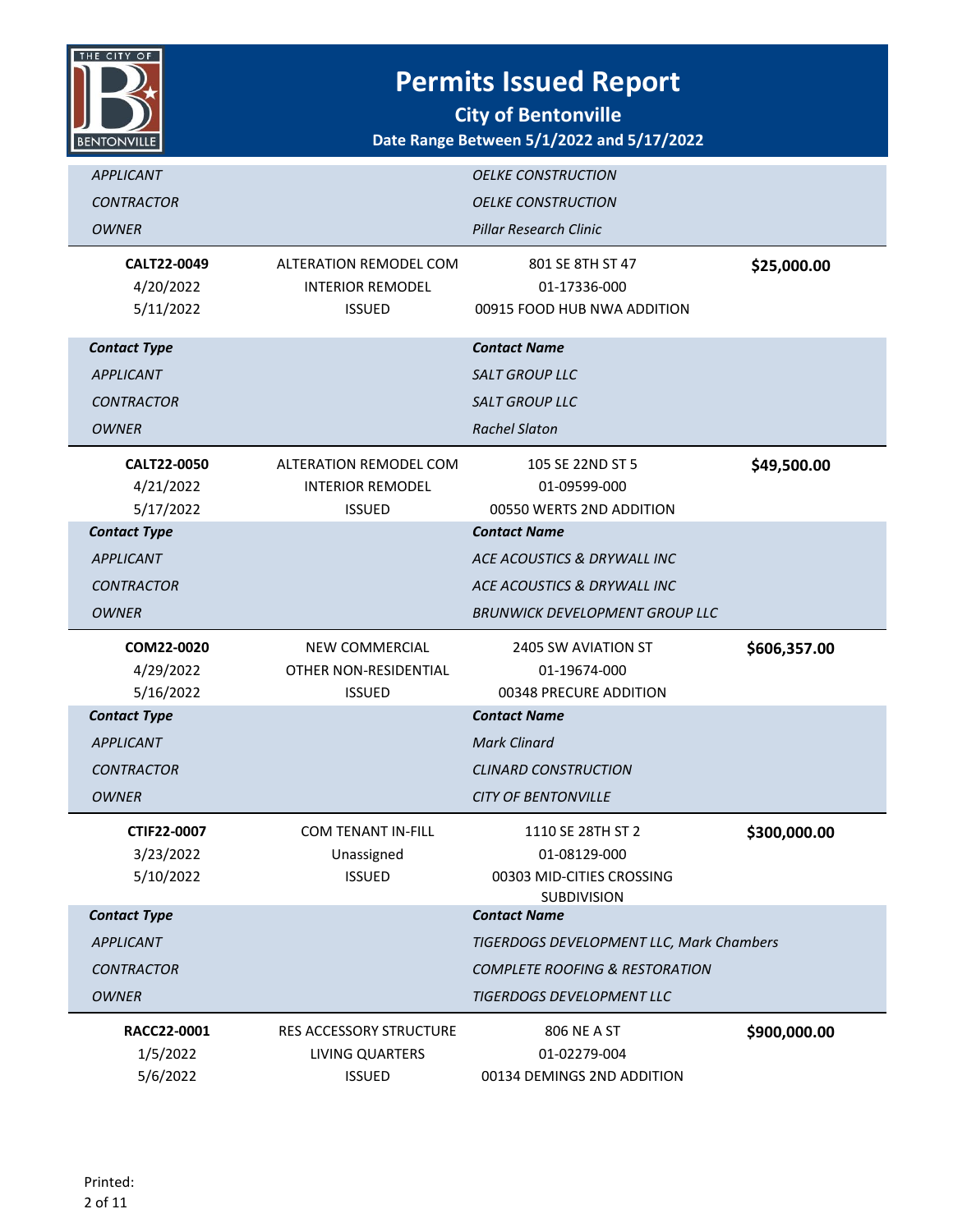

| <b>Contact Type</b><br><b>APPLICANT</b>    |                                                                              | <b>Contact Name</b><br><b>OSAGE CREEK DEVELOPMENT</b>                      |              |
|--------------------------------------------|------------------------------------------------------------------------------|----------------------------------------------------------------------------|--------------|
| <b>CONTRACTOR</b>                          |                                                                              | OSAGE CREEK DEVELOPMENT                                                    |              |
| <b>OWNER</b>                               |                                                                              | <b>BIXBY PROPERTIES LLC</b>                                                |              |
| RACC22-0036<br>4/18/2022<br>5/10/2022      | <b>RES ACCESSORY STRUCTURE</b><br>POOL HOUSE<br><b>ISSUED</b>                | 3204 NW MARSEILLE CT<br>01-08706-000<br>00023 AVIGNON SUBDIVISION          | \$110,445.00 |
| <b>Contact Type</b>                        |                                                                              | <b>Contact Name</b>                                                        |              |
| <b>APPLICANT</b>                           |                                                                              | <b>HIGHER ROCK CONSTRUCTION LLC</b>                                        |              |
| <b>CONTRACTOR</b>                          |                                                                              | <b>HIGHER ROCK CONSTRUCTION LLC</b>                                        |              |
| <b>OWNER</b>                               |                                                                              | SEE, JACK D & AMY                                                          |              |
| RACC22-0039<br>4/26/2022<br>5/2/2022       | RES ACCESSORY STRUCTURE<br>OTHER ACCESSORY STRUCTURE<br><b>ISSUED</b>        | <b>3 WHITE WAY</b><br>01-08043-000<br>00203 HANOVER SUBDIVISION<br>PHASE 3 | \$3,000.00   |
| <b>Contact Type</b>                        |                                                                              | <b>Contact Name</b>                                                        |              |
| <b>APPLICANT</b>                           |                                                                              | <b>Michael and Cathy Harris</b>                                            |              |
| <b>CONTRACTOR</b>                          |                                                                              | <b>Michael and Cathy Harris</b>                                            |              |
| <b>OWNER</b>                               |                                                                              | HARRIS, MICHAEL P & CATHY L TRUSTEES                                       |              |
| <b>RACC22-0042</b><br>5/2/2022<br>5/9/2022 | <b>RES ACCESSORY STRUCTURE</b><br>OTHER ACCESSORY STRUCTURE<br><b>ISSUED</b> | 1503 SANFORD DR<br>01-06320-000<br>00414 STURBRIDGE SUBDIVISION            | \$15,000.00  |
| <b>Contact Type</b>                        |                                                                              | <b>Contact Name</b>                                                        |              |
| <b>APPLICANT</b>                           |                                                                              | <b>SAM STEWART</b>                                                         |              |
| <b>CONTRACTOR</b>                          |                                                                              | <b>SAM STEWART</b>                                                         |              |
| OWNER                                      |                                                                              | STEWART, SAMUEL G & CHRISTINE E                                            |              |
| RACC22-0043<br>5/9/2022<br>5/13/2022       | <b>RES ACCESSORY STRUCTURE</b><br>OTHER ACCESSORY STRUCTURE<br><b>ISSUED</b> | 6300 SW BEAR RD<br>01-13962-000<br>00712 STONECREEK SUBDIVISON             | \$3,000.00   |
| <b>Contact Type</b>                        |                                                                              | <b>Contact Name</b>                                                        |              |
| <b>APPLICANT</b>                           |                                                                              | <b>CHARLES SANFORD</b>                                                     |              |
| <b>CONTRACTOR</b>                          |                                                                              | <b>CHARLES SANFORD</b>                                                     |              |
| <b>OWNER</b>                               |                                                                              | SANFORD, CHARLES N & AMY E                                                 |              |
| <b>RALT22-0016</b><br>2/7/2022             | <b>ALTERATION REMODEL RES</b><br><b>INTERIOR AND EXTERIOR</b>                | 606 NW K ST<br>01-03314-000                                                | \$100,000.00 |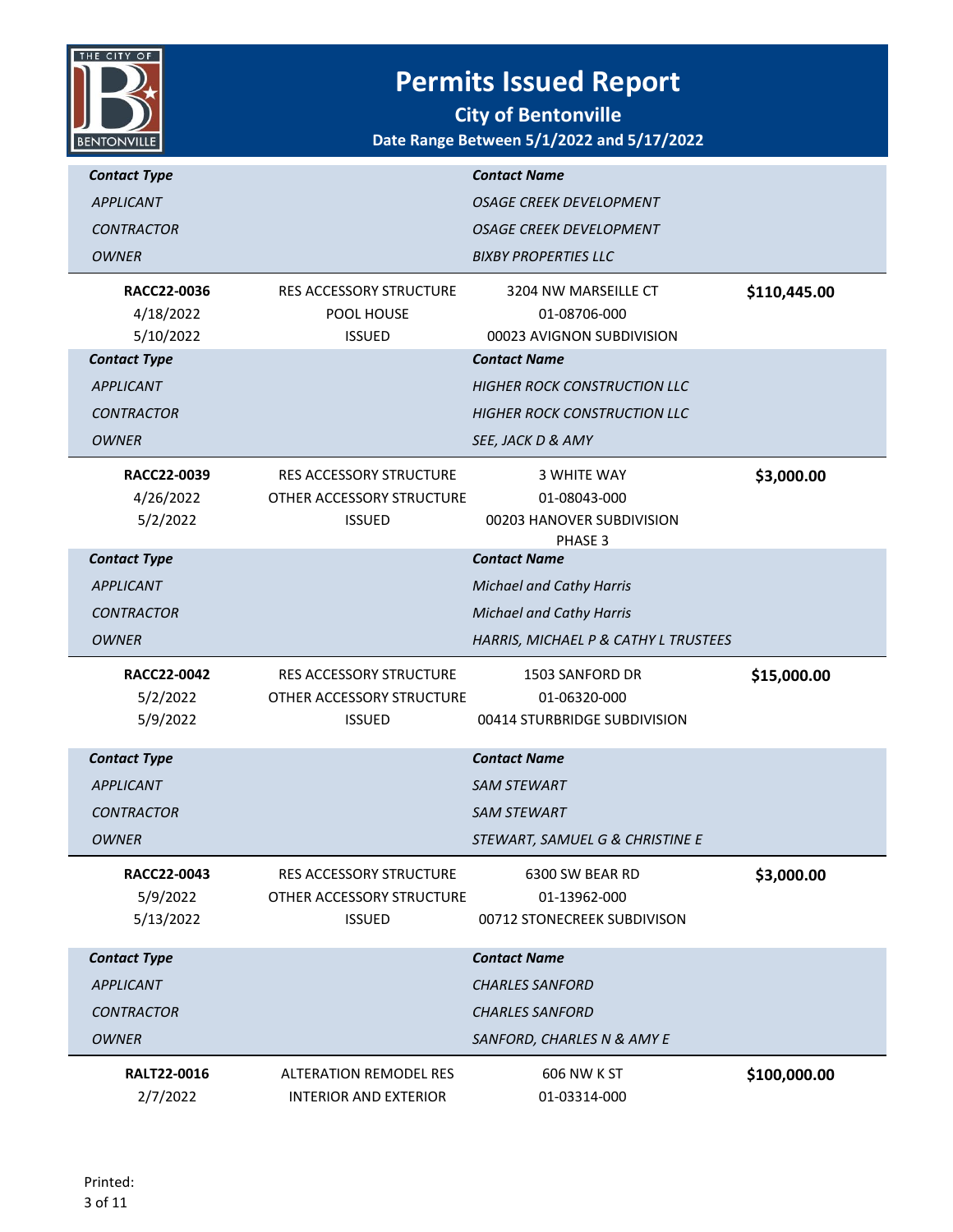

**City of Bentonville**

| Date Range Between 5/1/2022 and 5/17/2022 |  |  |
|-------------------------------------------|--|--|
|-------------------------------------------|--|--|

| 5/2/2022            | <b>ISSUED</b>                 | 00261 LINWOOD ADDITION                            |             |
|---------------------|-------------------------------|---------------------------------------------------|-------------|
| <b>Contact Type</b> |                               | <b>Contact Name</b>                               |             |
| <b>APPLICANT</b>    |                               | <b>BROOKES CONSTRUCTION LLC</b>                   |             |
| <b>CONTRACTOR</b>   |                               | <b>BROOKES CONSTRUCTION LLC</b>                   |             |
| <b>OWNER</b>        |                               | HENRIE, ADAM & KATRINA                            |             |
| <b>RALT22-0055</b>  | <b>ALTERATION REMODEL RES</b> | 907 NW B ST                                       | \$6,000.00  |
| 4/22/2022           | <b>SOLAR PANELS</b>           | 01-02759-000                                      |             |
| 5/13/2022           | <b>ISSUED</b>                 | 00192 GREEN OAKS ADDITION                         |             |
| <b>Contact Type</b> |                               | <b>Contact Name</b>                               |             |
| <b>APPLICANT</b>    |                               | Codie Bailey                                      |             |
| <b>CONTRACTOR</b>   |                               | <b>B' ELECTRIC LLC</b>                            |             |
| <b>OWNER</b>        |                               | <b>BARRETT, BEAU S &amp; KOURTNEY F TRUSTEES</b>  |             |
| <b>RALT22-0058</b>  | <b>ALTERATION REMODEL RES</b> | 6316 SW CHESTNUT HILL RD                          | \$24,360.00 |
| 4/29/2022           | <b>SOLAR PANELS</b>           | 01-18017-000                                      |             |
| 5/3/2022            | <b>ISSUED</b>                 | 00935 PROVIDENCE VILLAGE                          |             |
| <b>Contact Type</b> |                               | PHASE 1<br><b>Contact Name</b>                    |             |
| <b>APPLICANT</b>    |                               | <b>ATLANTIC KEY ENERGY</b>                        |             |
| <b>CONTRACTOR</b>   |                               | <b>ATLANTIC KEY ENERGY</b>                        |             |
| <b>OWNER</b>        |                               | WOODWARD, ERIC                                    |             |
|                     |                               |                                                   |             |
| <b>RALT22-0059</b>  | <b>ALTERATION REMODEL RES</b> | 2303 SW 18TH ST                                   | \$20,000.00 |
| 4/29/2022           | <b>SOLAR PANELS</b>           | 01-18534-000                                      |             |
| 5/5/2022            | <b>ISSUED</b>                 | 00959 OAK MEADOWS<br>SUBDIVISION                  |             |
| <b>Contact Type</b> |                               | <b>Contact Name</b>                               |             |
| <b>APPLICANT</b>    |                               | <b>OZARK SOLAR, LLC</b>                           |             |
| <b>CONTRACTOR</b>   |                               | <b>OZARK SOLAR, LLC</b>                           |             |
| <b>OWNER</b>        |                               | Krishna Chaitanya Saini                           |             |
| <b>RALT22-0061</b>  | <b>ALTERATION REMODEL RES</b> | 7006 SW CHALKSTONE RD                             | \$34,400.00 |
| 5/3/2022            | <b>SOLAR PANELS</b>           | 01-18986-000                                      |             |
| 5/9/2022            | <b>ISSUED</b>                 | 01022 PROVIDENCE VILLAGE                          |             |
| <b>Contact Type</b> |                               | <b>SUBDIVISION PHASE 2</b><br><b>Contact Name</b> |             |
| <b>APPLICANT</b>    |                               | <b>ATLANTIC KEY ENERGY</b>                        |             |
| <b>CONTRACTOR</b>   |                               | <b>ATLANTIC KEY ENERGY</b>                        |             |
| <b>OWNER</b>        |                               | <b>Kendall Rush</b>                               |             |
| <b>RALT22-0062</b>  | <b>ALTERATION REMODEL RES</b> | 1301 NE BUCKINGHAM BLVD                           | \$69,330.43 |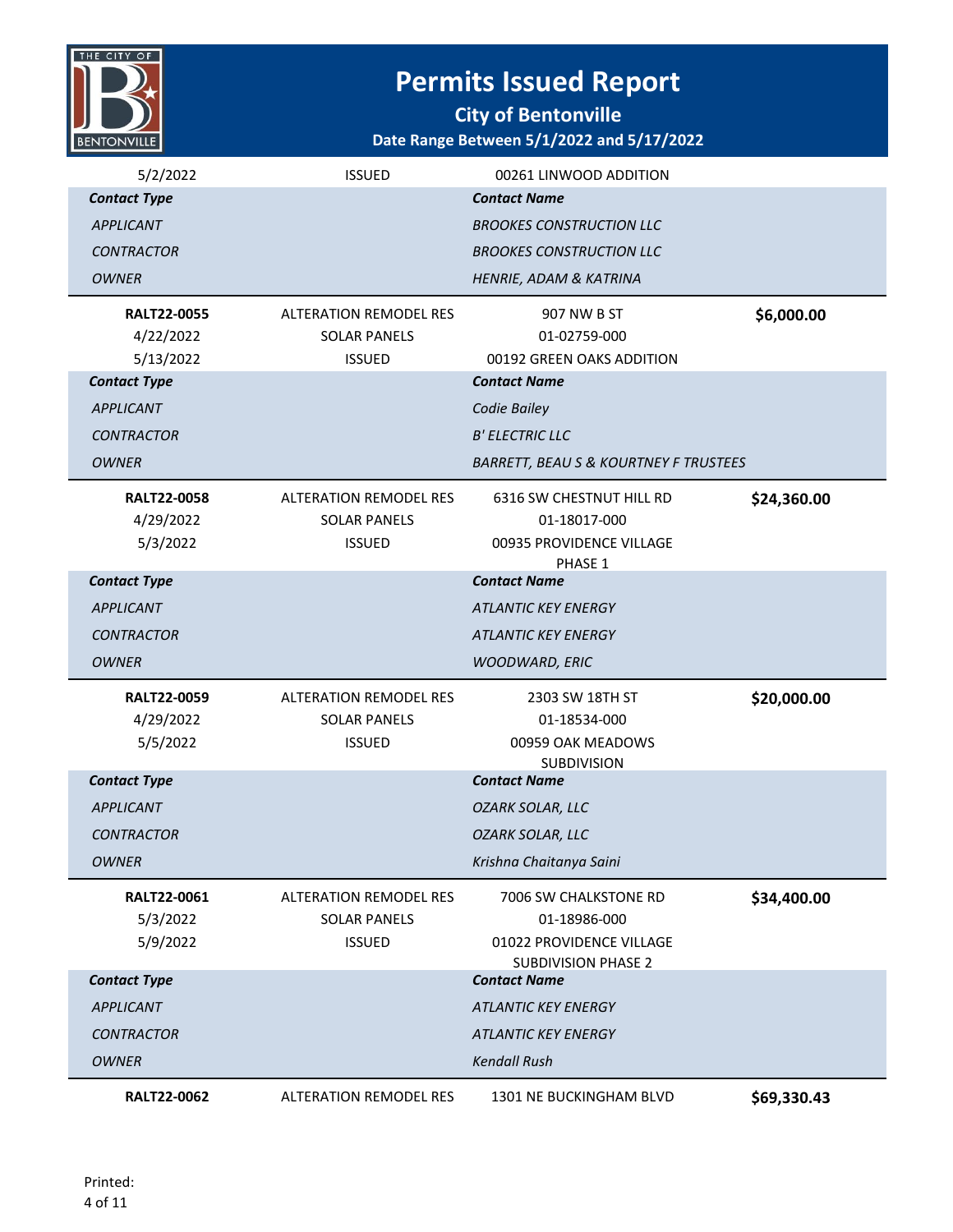

**City of Bentonville**

#### **Date Range Between 5/1/2022 and 5/17/2022**

| 5/3/2022<br>5/6/2022            | <b>INTERIOR REMODEL</b><br><b>ISSUED</b>             | 01-09758-000<br>00497 KINGSBURY SUBDIVISION |              |
|---------------------------------|------------------------------------------------------|---------------------------------------------|--------------|
|                                 |                                                      | PHASE 1                                     |              |
| <b>Contact Type</b>             |                                                      | <b>Contact Name</b>                         |              |
| <b>APPLICANT</b>                |                                                      | <b>AMCO RESTORATION</b>                     |              |
| <b>CONTRACTOR</b>               |                                                      | <b>AMCO RESTORATION</b>                     |              |
| <b>OWNER</b>                    |                                                      | COX, MITCHELL & SHANNON                     |              |
| <b>RALT22-0063</b>              | <b>ALTERATION REMODEL RES</b>                        | 1206 NW 10TH ST                             | \$170,000.00 |
| 5/3/2022                        | <b>INTERIOR REMODEL</b>                              | 01-00855-000                                |              |
| 5/5/2022                        | <b>ISSUED</b>                                        |                                             |              |
| <b>Contact Type</b>             |                                                      | <b>Contact Name</b>                         |              |
| <b>APPLICANT</b>                |                                                      | <b>AMCO RESTORATION</b>                     |              |
| <b>CONTRACTOR</b>               |                                                      | <b>AMCO RESTORATION</b>                     |              |
| <b>OWNER</b>                    |                                                      | DARNALL, RICHARD T & LESLEY C               |              |
| <b>RALT22-0065</b>              | <b>ALTERATION REMODEL RES</b>                        | 3006 NE 4TH ST                              | \$27,880.00  |
| 5/6/2022                        | <b>SOLAR PANELS</b>                                  | 01-09325-000                                |              |
| 5/13/2022                       | <b>ISSUED</b>                                        | 00055 BLUEBERRY HEIGHTS BLOCK               |              |
|                                 |                                                      | 2                                           |              |
| <b>Contact Type</b>             |                                                      | <b>Contact Name</b>                         |              |
| <b>APPLICANT</b>                |                                                      | <b>ATLANTIC KEY ENERGY</b>                  |              |
| <b>CONTRACTOR</b>               |                                                      | <b>ATLANTIC KEY ENERGY</b>                  |              |
| <b>OWNER</b>                    |                                                      | DAVILA, JUAN M                              |              |
| <b>RALT22-0066</b>              | <b>ALTERATION REMODEL RES</b>                        | 805 SW NAVAJO DR                            | \$7,880.00   |
| 5/11/2022                       | <b>SOLAR PANELS</b>                                  | 01-06647-000                                |              |
| 5/13/2022                       | <b>ISSUED</b>                                        | 00500 KRISTYL HEIGHTS SUB PH 3              |              |
| <b>Contact Type</b>             |                                                      | <b>Contact Name</b>                         |              |
| <b>APPLICANT</b>                |                                                      | <b>ATLANTIC KEY ENERGY</b>                  |              |
| <b>CONTRACTOR</b>               |                                                      | <b>ATLANTIC KEY ENERGY</b>                  |              |
| <b>OWNER</b>                    |                                                      | HOUSE, JACOB C                              |              |
|                                 |                                                      |                                             |              |
| <b>RALT22-0067</b><br>5/13/2022 | <b>ALTERATION REMODEL RES</b><br><b>SOLAR PANELS</b> | 604 GLASGOW LN                              | \$43,000.00  |
| 5/17/2022                       | <b>ISSUED</b>                                        | 01-07779-000<br>00436 TUNBRIDGE WELLS       |              |
|                                 |                                                      | <b>SUBDIVISION</b>                          |              |
| <b>Contact Type</b>             |                                                      | <b>Contact Name</b>                         |              |
|                                 |                                                      |                                             |              |
| <b>APPLICANT</b>                |                                                      | <b>ATLANTIC KEY ENERGY</b>                  |              |
| <b>CONTRACTOR</b>               |                                                      | <b>ATLANTIC KEY ENERGY</b>                  |              |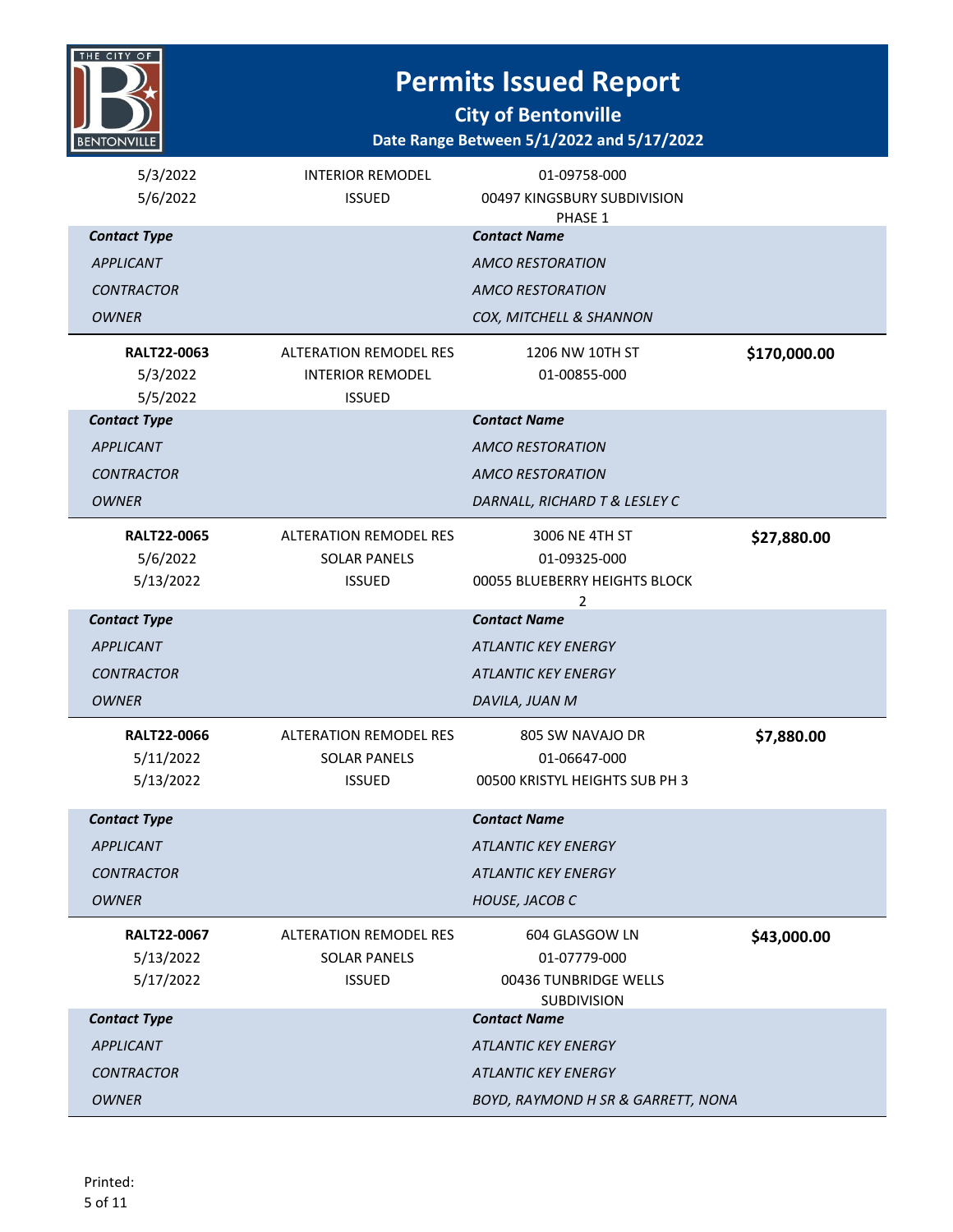# THE CITY OF **BENTONVILLE**

### **Permits Issued Report**

| <b>RDEMO22-0049</b><br>4/28/2022<br>5/10/2022 | DEMOLITION-RESIDENTIAL<br>SINGLE FAMILY DWELLING<br><b>ISSUED</b> | 3504 SW RAINBOW LN<br>01-05016-000<br>00360 RAINBOW LANE ADDITION | \$8,500.00 |
|-----------------------------------------------|-------------------------------------------------------------------|-------------------------------------------------------------------|------------|
| <b>Contact Type</b>                           |                                                                   | <b>Contact Name</b>                                               |            |
| <b>APPLICANT</b>                              |                                                                   | <b>REDLINE CONTRACTORS</b>                                        |            |
| <b>CONTRACTOR</b>                             |                                                                   | <b>REDLINE CONTRACTORS</b>                                        |            |
| <b>OWNER</b>                                  |                                                                   | PARRISH, JAMES HOWARD & YVONNE TRUSTEES                           |            |
| <b>RDEMO22-0050</b>                           | DEMOLITION-RESIDENTIAL                                            | 809 NE A ST                                                       | \$0.00     |
| 5/3/2022                                      | SINGLE FAMILY DWELLING                                            | 01-02278-000                                                      |            |
| 5/5/2022                                      | <b>ISSUED</b>                                                     | 00134 DEMINGS 2ND ADDITION                                        |            |
| <b>Contact Type</b>                           |                                                                   | <b>Contact Name</b>                                               |            |
| <b>APPLICANT</b>                              |                                                                   | DWELLINGS, INC.                                                   |            |
| <b>CONTRACTOR</b>                             |                                                                   | DWELLINGS, INC.                                                   |            |
| <b>OWNER</b>                                  |                                                                   | Robert Goltermann                                                 |            |
| <b>RDEMO22-0051</b>                           | DEMOLITION- RESIDENTIAL                                           | 907 SE 4TH ST                                                     | \$0.00     |
| 5/10/2022                                     | SINGLE FAMILY DWELLING                                            | 01-02481-000                                                      |            |
| 5/10/2022                                     | <b>ISSUED</b>                                                     | 00153 2ND EAST SIDE ADDITION                                      |            |
| <b>Contact Type</b>                           |                                                                   | <b>Contact Name</b>                                               |            |
| <b>APPLICANT</b>                              |                                                                   | <b>REDLINE CONTRACTORS</b>                                        |            |
| <b>CONTRACTOR</b>                             |                                                                   | <b>REDLINE CONTRACTORS</b>                                        |            |
| <b>OWNER</b>                                  |                                                                   | <b>MARKET DISTRICT II LLC</b>                                     |            |
| <b>RDEMO22-0052</b>                           | <b>DEMOLITION- RESIDENTIAL</b>                                    | 1409 BELLA VISTA RD                                               | \$0.00     |
| 5/10/2022                                     | SINGLE FAMILY DWELLING                                            | 01-01518-000                                                      |            |
| 5/10/2022                                     | <b>ISSUED</b>                                                     | 00060 BRAITHWAITE PARK<br><b>ADDITION</b>                         |            |
| <b>Contact Type</b>                           |                                                                   | <b>Contact Name</b>                                               |            |
| <b>APPLICANT</b>                              |                                                                   | <b>REDLINE CONTRACTORS</b>                                        |            |
| <b>CONTRACTOR</b>                             |                                                                   | <b>REDLINE CONTRACTORS</b>                                        |            |
| <b>OWNER</b>                                  |                                                                   | NORTH TIGER REDEVELOPMENT LLC                                     |            |
| <b>RDEMO22-0053</b>                           | DEMOLITION-RESIDENTIAL                                            | 1413 BELLA VISTA RD                                               | \$0.00     |
| 5/10/2022                                     | SINGLE FAMILY DWELLING                                            | 01-01521-000                                                      |            |
| 5/10/2022                                     | <b>ISSUED</b>                                                     | 00060 BRAITHWAITE PARK<br><b>ADDITION</b>                         |            |
| <b>Contact Type</b>                           |                                                                   | <b>Contact Name</b>                                               |            |
| <b>APPLICANT</b>                              |                                                                   | <b>REDLINE CONTRACTORS</b>                                        |            |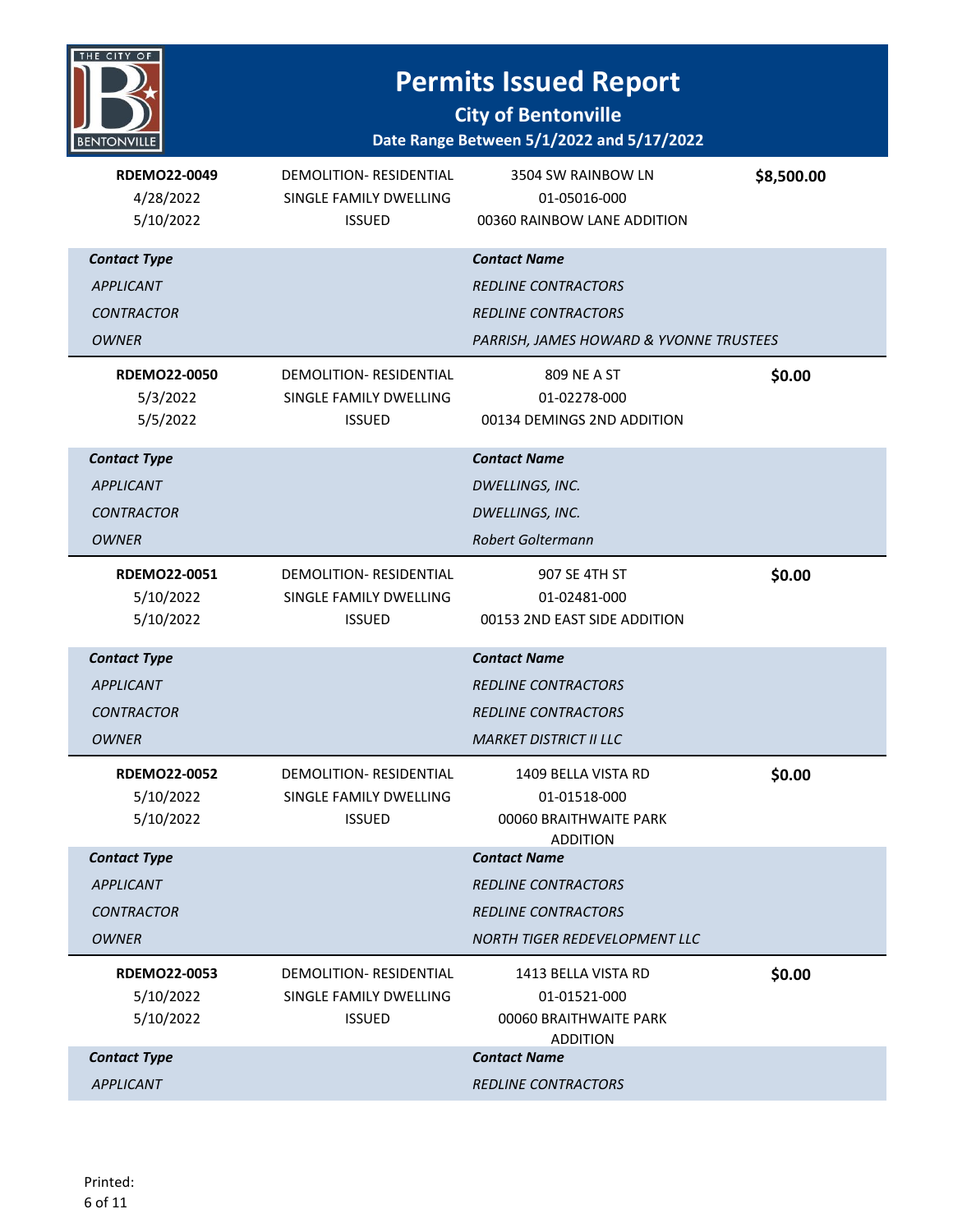

| <b>CONTRACTOR</b>                                                 |                                                                           | <b>REDLINE CONTRACTORS</b>                                                                   |              |
|-------------------------------------------------------------------|---------------------------------------------------------------------------|----------------------------------------------------------------------------------------------|--------------|
| <b>OWNER</b>                                                      |                                                                           | NORTH TIGER REDEVELOPMENT LLC                                                                |              |
| <b>RDEMO22-0054</b><br>5/10/2022<br>5/10/2022                     | <b>DEMOLITION- RESIDENTIAL</b><br>SINGLE FAMILY DWELLING<br><b>ISSUED</b> | 1415 BELLA VISTA RD<br>01-01521-000<br>00060 BRAITHWAITE PARK<br><b>ADDITION</b>             | \$4,000.00   |
| <b>Contact Type</b>                                               |                                                                           | <b>Contact Name</b>                                                                          |              |
| <b>APPLICANT</b>                                                  |                                                                           | <b>REDLINE CONTRACTORS</b>                                                                   |              |
| <b>CONTRACTOR</b>                                                 |                                                                           | <b>REDLINE CONTRACTORS</b>                                                                   |              |
| <b>OWNER</b>                                                      |                                                                           | <b>NORTH TIGER REDEVELOPMENT LLC</b>                                                         |              |
| <b>RES21-0503</b><br>12/8/2021<br>5/16/2022                       | <b>NEW RESIDENTIAL</b><br>SINGLE FAMILY DETACHED<br><b>ISSUED</b>         | 4401 NE BLUE SPRUCE AVE<br>01-14349-000<br>00719 WOODS CREEK SOUTH<br>PHASE 2                | \$539,364.00 |
| <b>Contact Type</b>                                               |                                                                           | <b>Contact Name</b>                                                                          |              |
| <b>APPLICANT</b>                                                  |                                                                           | Joe Thompson                                                                                 |              |
| <b>CONTRACTOR</b>                                                 |                                                                           | <b>GEN X CONTRACTING</b>                                                                     |              |
| <b>OWNER</b>                                                      |                                                                           | <b>Newwave Properties</b>                                                                    |              |
| <b>RES22-0101</b><br>3/1/2022<br>5/17/2022<br><b>Contact Type</b> | <b>NEW RESIDENTIAL</b><br>SINGLE FAMILY DETACHED<br><b>ISSUED</b>         | 808 NW 13TH ST<br>01-01990-000<br>00120 CURTIS HEIGHTS<br><b>Contact Name</b>                | \$345,600.00 |
| <b>APPLICANT</b>                                                  |                                                                           | <b>SCHUBER MITCHELL HOMES</b>                                                                |              |
| <b>CONTRACTOR</b>                                                 |                                                                           | <b>SCHUBER MITCHELL HOMES</b>                                                                |              |
| <b>OWNER</b>                                                      |                                                                           | <b>GOINS, JOHN &amp; JOHNNA</b>                                                              |              |
| RES22-0149<br>3/31/2022<br>5/10/2022                              | <b>NEW RESIDENTIAL</b><br>SINGLE FAMILY DETACHED<br><b>ISSUED</b>         | 402 NW A ST<br>01-02100-000<br>00135 DEMINGS ADDITION                                        | \$941,520.00 |
| <b>Contact Type</b>                                               |                                                                           | <b>Contact Name</b>                                                                          |              |
| <b>APPLICANT</b>                                                  |                                                                           | <b>DAVID HARRIS CONSTRUCTION</b>                                                             |              |
| <b>CONTRACTOR</b>                                                 |                                                                           | <b>DAVID HARRIS CONSTRUCTION</b>                                                             |              |
| <b>OWNER</b>                                                      |                                                                           | HANBY, BLAKE PATRICK & HANBY, ELIZABETH ANN TSTEES                                           |              |
| <b>RES22-0232</b><br>4/25/2022<br>5/13/2022                       | <b>NEW RESIDENTIAL</b><br>SINGLE FAMILY DETACHED<br><b>ISSUED</b>         | 3400 SW LUCRETIA RD<br>01-18324-000<br>00966 WILLOWBROOK FARMS<br><b>SUBDIVISION PHASE 2</b> | \$577,520.00 |
| <b>Contact Type</b>                                               |                                                                           | <b>Contact Name</b>                                                                          |              |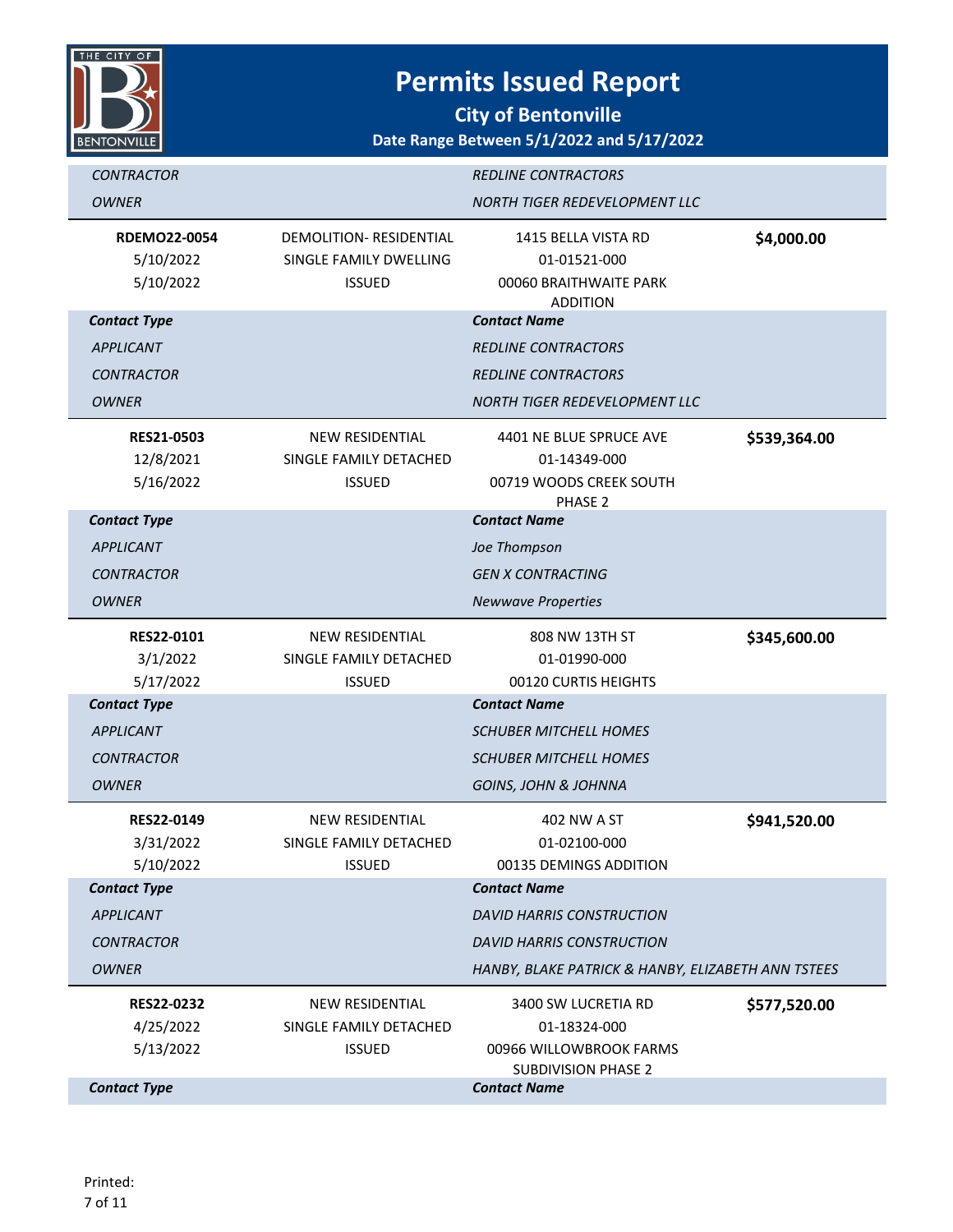

| <b>APPLICANT</b>                            |                                                                   | RLP INVESTMENTS, INC                                                                         |              |
|---------------------------------------------|-------------------------------------------------------------------|----------------------------------------------------------------------------------------------|--------------|
| <b>CONTRACTOR</b>                           |                                                                   | RLP INVESTMENTS, INC                                                                         |              |
| <b>OWNER</b>                                |                                                                   | RLP DEVELOPMENTS LLC                                                                         |              |
| RES22-0234<br>4/25/2022<br>5/17/2022        | <b>NEW RESIDENTIAL</b><br>SINGLE FAMILY DETACHED<br><b>ISSUED</b> | 3309 SW LUCRETIA RD<br>01-18347-000<br>00966 WILLOWBROOK FARMS<br><b>SUBDIVISION PHASE 2</b> | \$518,704.00 |
| <b>Contact Type</b>                         |                                                                   | <b>Contact Name</b>                                                                          |              |
| <b>APPLICANT</b>                            |                                                                   | <b>RLP INVESTMENTS, INC</b>                                                                  |              |
| <b>CONTRACTOR</b>                           |                                                                   | <b>RLP INVESTMENTS, INC</b>                                                                  |              |
| <b>OWNER</b>                                |                                                                   | <b>RLP DEVELOPMENTS LLC</b>                                                                  |              |
| <b>RES22-0237</b><br>4/28/2022<br>5/17/2022 | <b>NEW RESIDENTIAL</b><br>SINGLE FAMILY DETACHED<br><b>ISSUED</b> | 5801 SW PEACEFUL AVE<br>01-20080-000<br>01133 OSAGE HILLS SUBDIVISION<br>PHASE 2             | \$471,857.00 |
| <b>Contact Type</b>                         |                                                                   | <b>Contact Name</b>                                                                          |              |
| <b>APPLICANT</b>                            |                                                                   | <b>Eric Roberts</b>                                                                          |              |
| <b>CONTRACTOR</b>                           |                                                                   | TWELVESTONE CONST. & DESIGN                                                                  |              |
| <b>OWNER</b>                                |                                                                   | Twelvestone                                                                                  |              |
| <b>RES22-0238</b><br>4/28/2022              | <b>NEW RESIDENTIAL</b><br>SINGLE FAMILY DETACHED                  | 4413 SW BISON ST<br>01-20084-000                                                             | \$429,084.00 |
| 5/17/2022                                   | <b>ISSUED</b>                                                     | 01133 OSAGE HILLS SUBDIVISION<br>PHASE <sub>2</sub>                                          |              |
| <b>Contact Type</b>                         |                                                                   | <b>Contact Name</b>                                                                          |              |
| <b>APPLICANT</b>                            |                                                                   | <b>Eric Roberts</b>                                                                          |              |
| <b>CONTRACTOR</b>                           |                                                                   | <b>TWELVESTONE CONST. &amp; DESIGN</b>                                                       |              |
| <b>OWNER</b>                                |                                                                   | <b>Eric Roberts</b>                                                                          |              |
| RES22-0239<br>4/28/2022<br>5/17/2022        | NEW RESIDENTIAL<br>SINGLE FAMILY DETACHED<br><b>ISSUED</b>        | 4503 SW BISON ST<br>01-20083-000<br>01133 OSAGE HILLS SUBDIVISION<br>PHASE 2                 | \$411,727.00 |
| <b>Contact Type</b>                         |                                                                   | <b>Contact Name</b>                                                                          |              |
| <b>APPLICANT</b>                            |                                                                   | <b>Eric Roberts</b>                                                                          |              |
| <b>CONTRACTOR</b>                           |                                                                   | <b>TWELVESTONE CONST. &amp; DESIGN</b>                                                       |              |
| <b>OWNER</b>                                |                                                                   | <b>Eric Roberts</b>                                                                          |              |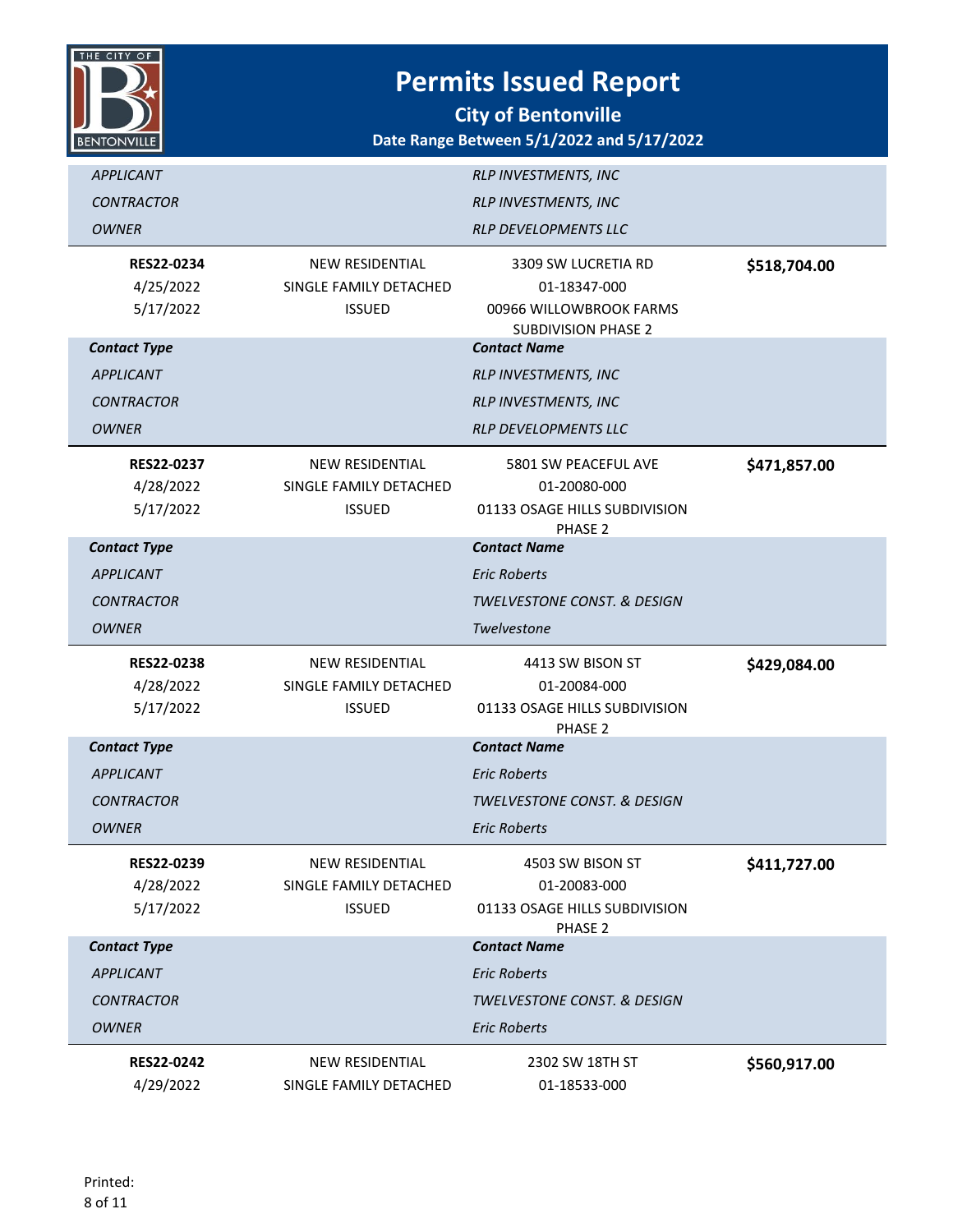

| 5/12/2022                                  | <b>ISSUED</b>                                                     | 00959 OAK MEADOWS<br><b>SUBDIVISION</b>                                        |                |
|--------------------------------------------|-------------------------------------------------------------------|--------------------------------------------------------------------------------|----------------|
| <b>Contact Type</b>                        |                                                                   | <b>Contact Name</b>                                                            |                |
| <b>APPLICANT</b>                           |                                                                   | CRESTWOOD HOMES, LLC                                                           |                |
| <b>CONTRACTOR</b>                          |                                                                   | <b>CRESTWOOD HOMES, LLC</b>                                                    |                |
| <b>OWNER</b>                               |                                                                   | <b>CRESTWOOD HOMES LLC</b>                                                     |                |
| <b>RES22-0243</b><br>5/3/2022<br>5/12/2022 | <b>NEW RESIDENTIAL</b><br>SINGLE FAMILY DETACHED<br><b>ISSUED</b> | 2306 SW 18TH ST<br>01-18537-000<br>00959 OAK MEADOWS<br><b>SUBDIVISION</b>     | \$560,385.00   |
| <b>Contact Type</b>                        |                                                                   | <b>Contact Name</b>                                                            |                |
| <b>APPLICANT</b>                           |                                                                   | CRESTWOOD HOMES, LLC                                                           |                |
| <b>CONTRACTOR</b>                          |                                                                   | CRESTWOOD HOMES, LLC                                                           |                |
| <b>OWNER</b>                               |                                                                   | <b>CRESTWOOD HOMES LLC</b>                                                     |                |
| <b>RES22-0244</b><br>5/3/2022<br>5/10/2022 | <b>NEW RESIDENTIAL</b><br>SINGLE FAMILY DETACHED<br><b>ISSUED</b> | 3513 NW ESTATE CV<br>01-17802-000<br>00934 CREEKSTONE SUBDIVISION<br>PHASE 3   | \$1,453,837.00 |
| <b>Contact Type</b>                        |                                                                   | <b>Contact Name</b>                                                            |                |
| <b>APPLICANT</b>                           |                                                                   | <b>VAN CONSTRUCTION</b>                                                        |                |
| <b>CONTRACTOR</b>                          |                                                                   | <b>VAN CONSTRUCTION</b>                                                        |                |
| OWNER                                      |                                                                   | VANDEVOIR, LARRY                                                               |                |
| <b>RES22-0245</b><br>5/4/2022<br>5/17/2022 | NEW RESIDENTIAL<br>SINGLE FAMILY DETACHED<br><b>ISSUED</b>        | 4502 SW BISON ST<br>01-20077-000<br>01078 OSAGE HILLS SUBDIVISION<br>PHASE 1   | \$300,000.00   |
| <b>Contact Type</b>                        |                                                                   | <b>Contact Name</b>                                                            |                |
| <b>APPLICANT</b>                           |                                                                   | <b>TWELVESTONE CONST. &amp; DESIGN</b>                                         |                |
| <i>CONTRACTOR</i>                          |                                                                   | <b>TWELVESTONE CONST. &amp; DESIGN</b>                                         |                |
| <b>OWNER</b>                               |                                                                   | Twelvestone                                                                    |                |
| <b>RES22-0249</b><br>5/5/2022<br>5/17/2022 | <b>NEW RESIDENTIAL</b><br>SINGLE FAMILY DETACHED<br><b>ISSUED</b> | 4500 SW CULTURE ST<br>01-20072-000<br>01078 OSAGE HILLS SUBDIVISION<br>PHASE 1 | \$453,415.00   |
| <b>Contact Type</b>                        |                                                                   | <b>Contact Name</b>                                                            |                |
| <b>APPLICANT</b>                           |                                                                   | <b>TWELVESTONE CONST. &amp; DESIGN</b>                                         |                |
| <b>CONTRACTOR</b>                          |                                                                   | <b>TWELVESTONE CONST. &amp; DESIGN</b>                                         |                |
| <b>OWNER</b>                               |                                                                   | Twelvestone                                                                    |                |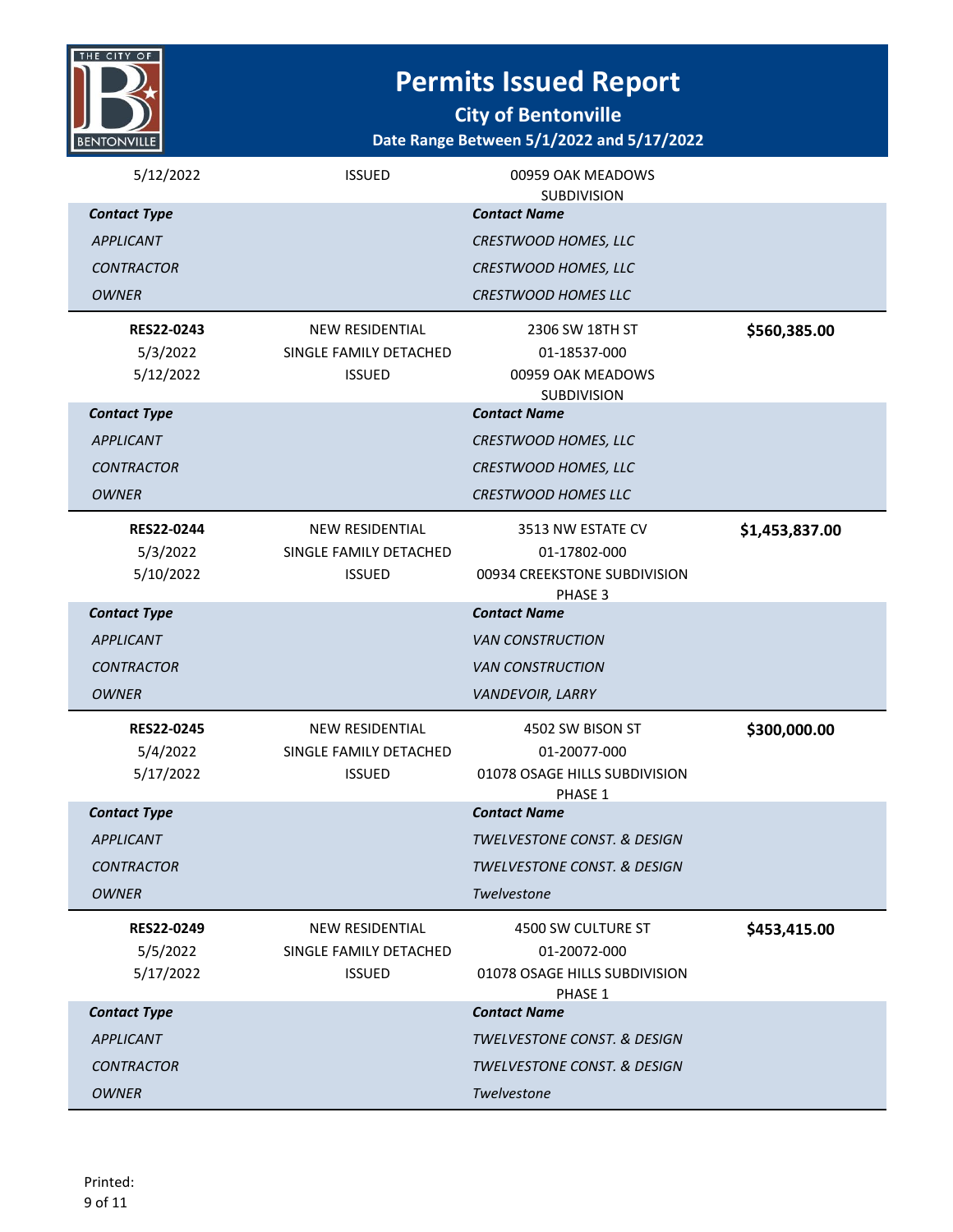

| RES22-0250<br>5/5/2022<br>5/17/2022 | NEW RESIDENTIAL<br>SINGLE FAMILY DETACHED<br><b>ISSUED</b> | 4501 SW CULTURE ST<br>01-20074-000<br>01078 OSAGE HILLS SUBDIVISION<br>PHASE 1 | \$453,415.00 |
|-------------------------------------|------------------------------------------------------------|--------------------------------------------------------------------------------|--------------|
| <b>Contact Type</b>                 |                                                            | <b>Contact Name</b>                                                            |              |
| <b>APPLICANT</b>                    |                                                            | <b>TWELVESTONE CONST. &amp; DESIGN</b>                                         |              |
| <b>CONTRACTOR</b>                   |                                                            | TWELVESTONE CONST. & DESIGN                                                    |              |
| <b>OWNER</b>                        |                                                            | Twelvestone                                                                    |              |
| RES22-0251                          | <b>NEW RESIDENTIAL</b>                                     | <b>205 SW AUTUMN HILLS RD</b>                                                  | \$680,702.00 |
| 5/6/2022                            | SINGLE FAMILY DETACHED                                     | 01-19097-000                                                                   |              |
| 5/17/2022                           | APPROVED                                                   | 01009 AUTUMN HILLS                                                             |              |
| <b>Contact Type</b>                 |                                                            | <b>SUBDIVISION</b><br><b>Contact Name</b>                                      |              |
| <b>APPLICANT</b>                    |                                                            | <b>IRON GATE INVESTMENTS</b>                                                   |              |
| <b>CONTRACTOR</b>                   |                                                            | <b>IRON GATE INVESTMENTS</b>                                                   |              |
| <b>OWNER</b>                        |                                                            | <b>OSAGE CUSTOM TRIM LLC</b>                                                   |              |
| RPOOL22-0022                        | POOL RESIDENTIAL                                           | <b>806 NE A ST</b>                                                             | \$125,000.00 |
| 3/8/2022                            | Unassigned                                                 | 01-02279-004                                                                   |              |
| 5/6/2022                            | <b>ISSUED</b>                                              | 00134 DEMINGS 2ND ADDITION                                                     |              |
| <b>Contact Type</b>                 |                                                            | <b>Contact Name</b>                                                            |              |
| <b>APPLICANT</b>                    |                                                            | <b>Anderson Aquatics</b>                                                       |              |
| <b>CONTRACTOR</b>                   |                                                            | <b>OSAGE CREEK DEVELOPMENT</b>                                                 |              |
| <b>OWNER</b>                        |                                                            | <b>Bixby Properties</b>                                                        |              |
| RPOOL22-0030                        | POOL RESIDENTIAL                                           | 1804 NW AUTUMN AVE                                                             | \$98,700.00  |
| 4/24/2022                           | Unassigned                                                 | 01-10671-000                                                                   |              |
| 5/9/2022                            | APPROVED                                                   | 00609 WINDEMERE WOODS<br>PHASE 1                                               |              |
| <b>Contact Type</b>                 |                                                            | <b>Contact Name</b>                                                            |              |
| <b>APPLICANT</b>                    |                                                            | <b>WILLIAM WESSELS</b>                                                         |              |
| <b>CONTRACTOR</b>                   |                                                            | <b>WILLIAM WESSELS</b>                                                         |              |
| <b>OWNER</b>                        |                                                            | William and Kristen Wessels                                                    |              |
| RPOOL22-0031                        | POOL RESIDENTIAL                                           | <b>3 WHITE WAY</b>                                                             | \$40,000.00  |
| 4/26/2022                           |                                                            |                                                                                |              |
|                                     | Unassigned                                                 | 01-08043-000                                                                   |              |
| 5/2/2022                            | <b>ISSUED</b>                                              | 00203 HANOVER SUBDIVISION                                                      |              |
| <b>Contact Type</b>                 |                                                            | PHASE 3<br><b>Contact Name</b>                                                 |              |